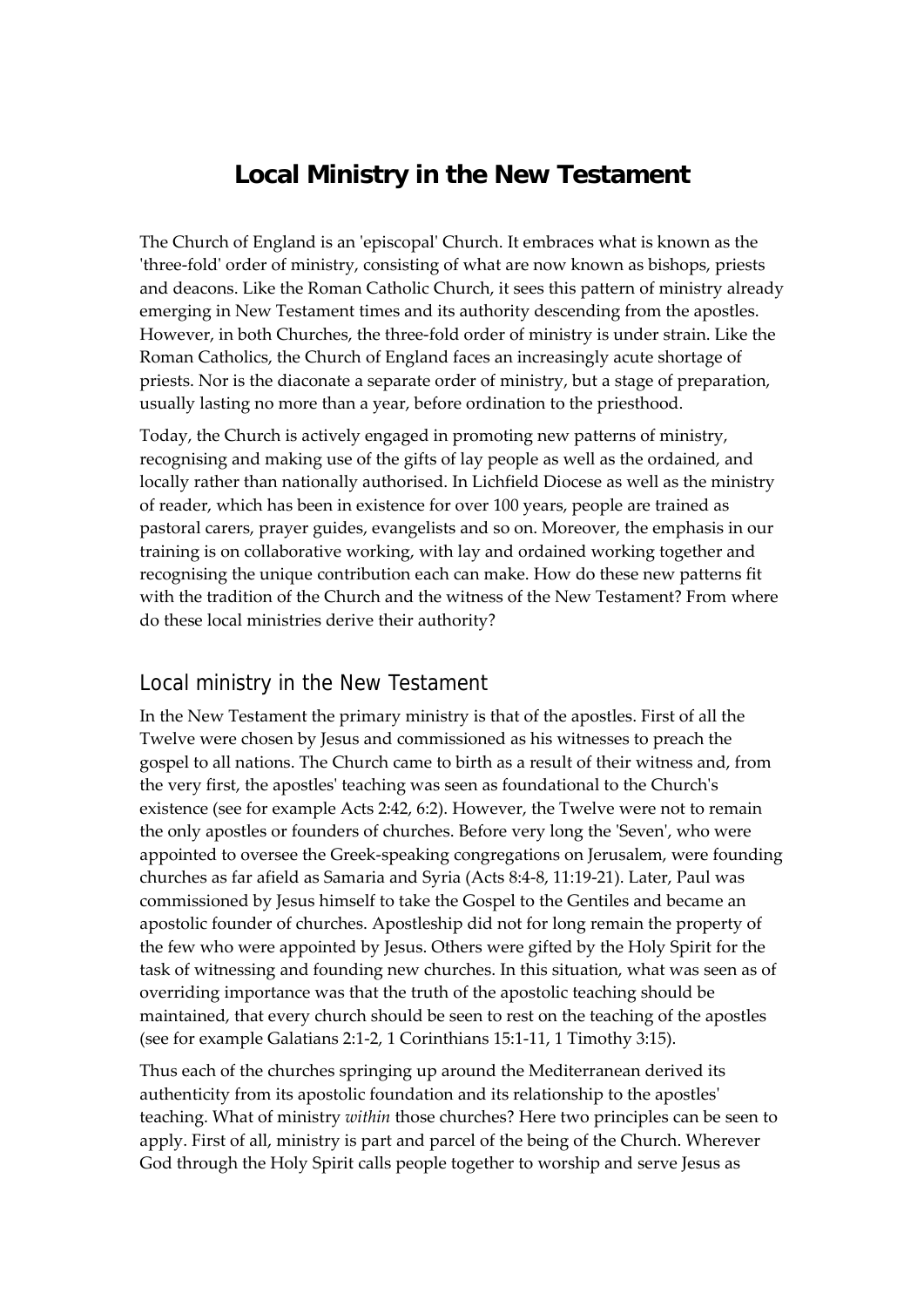Lord, there is ministry. In 1 Thessalonians, Paul is writing a matter of months after the founding of the Church. He urges the Christians to, "Respect those who labour among [them], and have charge of [them] in the Lord and admonish [them]" (1) Thessalonians 5:12). These people are not given any specific title and, moreover, only two verses later the whole community is urged to, "Admonish the idlers, encourage the faint-hearted, help the weak, be patient with all of them ..." On the one hand, ministry is the function of the whole community; on the other, there can be expected to be people who will emerge with the gifts and character both to care for the members and to exercise discipline (ʹadmonishʹ). Paul, however, had not appointed these people, at least not at this stage. In Acts 14:23, we are told that he did appoint elders in the churches of Galatia, but only on his second visit. In the churches at Corinth and at Rome, he clearly expected ministry to be based on charismatic gifting (1 Corinthians 12:4‐11, Romans 12:3‐8). These New Testament passages, then, give a picture of ministry and the authority of ministry emerging 'from below', that is, from within the congregation.

On the other hand, the ministry of the local churches was increasingly regularised and given authority by the wider Church. Luke, the author of Acts, is noted for his precision in the use of titles for secular authorities (ʹmagistratesʹ in Philippi, ʹproconsulsʹ in Ephesus, Acts 16:35, 19:38). He records the leadership of the church in Antioch consisting of 'prophets' and 'teachers' (Acts 13:1), but that of Jerusalem consisting of the 'apostles' and 'elders' (Acts 15:6). He also says that there were 'elders' in Galatia and in Ephesus (Acts 14:23, 20:17) 1 Timothy 4:14 talks of Timothy having been appointed through prophecy and by the laying on of hands of the council of elders. The Greek for elder is *presbyteros*; later, in the second century, the elder or presbyter came to be referred to as 'priest'. Here, then, is a picture of ministry and its authority being given 'from above', through the recognition of the wider Church.

The most important witness in this respect is the 'Pastoral Epistles' – 1 and 2 Timothy and Titus. Many scholars believe that these letters were not written by Paul but by his successors, following a practice that was already widespread in the ancient world of ascribing authorship to another, usually well‐known, person. If these scholars are right, this practice attests the concern of the second generation of church leaders to preserve the authority of the apostles and the basis of Christian *koinonia* or fellowship in the apostles' teaching. They would see themselves as making explicit what they believed the apostolic tradition to be. In the Pastorals, Timothy and Titus are shown being commissioned by Paul to bring order to two unruly churches. They are to do this by upholding the standard of truth inherited from the apostles, by making sure that the behaviour of church members conforms to Christian teaching and by appointing leaders who can be relied on to teach these truths and uphold this discipline. Thus, the motivation behind the regularisation of ministry was the preservation of both truth and discipline.

## Ministry and conflict

The New Testament, therefore, presents us with a witness to both authority 'from belowʹ, in the form of ministry authenticated by the presence and grace of the Holy